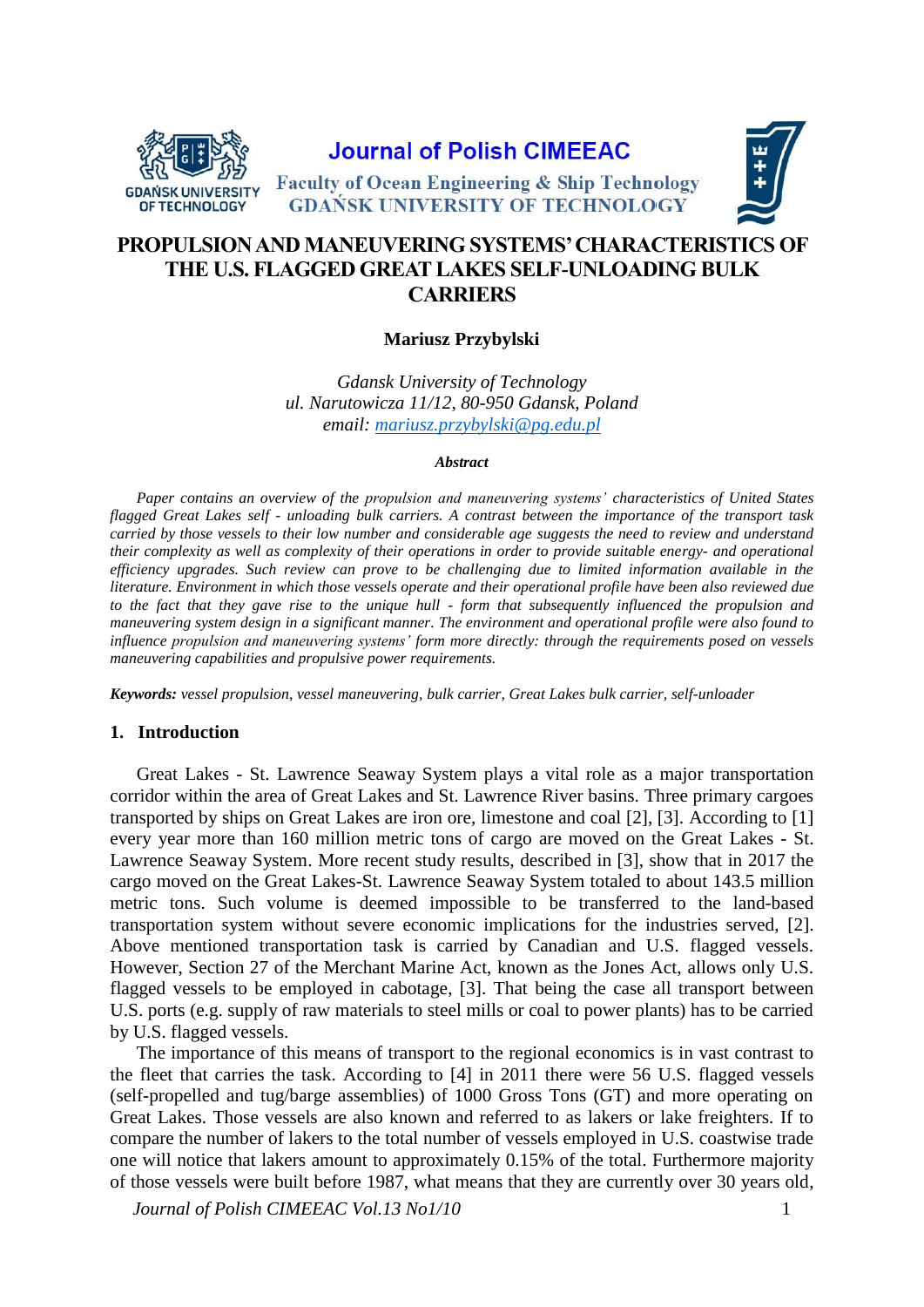[4]. Lack of new U.S. flagged vessels on the Great Lakes can likely be, at least partially, attributed again to the Jones Act which requires all waterborne transportation between two ports in the United States to be taken aboard a vessel that is U.S. built, U.S. owned, U.S. flagged, and U.S. crewed, [3]. As such the Jones Act prohibits ordering and building lakers in low-cost far-east shipyards. That, combined with relatively low rates, [5], results in lack of U.S. flagged new-builds. Such situation puts an emphasis on improving energy- and operational efficiency of existing vessels. In this spirit, in order to decrease the cargo unloading times, currently operating vessels employed in bulk cargo transport are equipped with self-unloading gear in form of belt conveyors. Such U.S. flagged vessels are object of interest within this work and will be later referred to as self-unloaders.

#### **2. Operational Environment**

Great Lakes self-unloaders operate on North American Great Lakes - a part of Great Lakes - St. Lawrence Seaway System (which includes the five Great Lakes: Lake Superior, Lake Michigan, Lake Huron, Lake Erie and Lake Ontario, their connecting rivers, and the St. Lawrence Seaway (ending in Montreal), [6]).

There, in general, is a west - east water flow direction in which Lake Superior (at 183.4m above sea level, [2]) drains into Lake Huron via the St. Mary's River, Lake Huron drains into Lake Erie via the St. Clair and Detroit River and Lake Erie drains into Lake Ontario via the Niagara River. The entire system flows to the Atlantic Ocean via the St. Lawrence River, [7].

Due to a smaller water depth and fetch length maximum sea states observed on the Great Lakes are generally less than the ones observed on the open ocean, [8].

Considering that the usual sailing speed of a large twin-screw lake bulk-carrier sailing in loaded condition (8.6m draught) through the lake would be approximately equal to 12.4kn, [9], one can calculate water-depth-based Froude number for each of [Table 1](#page-1-0) entries as:

$$
F n_h = \frac{V}{\sqrt{gh}},\tag{1}
$$

where:

 $v [ms^{-1}]$  – vessel speed,

 $g \text{ [ms}^2\text{]}$  – module of standard acceleration due to gravity,

<span id="page-1-0"></span>h [m] – water depth.

*Table 1 Average depth of five Great Lakes [2]*

| Lake [-]                       | Erie | Huron | Michigan | Ontario | <b>Superior</b> |
|--------------------------------|------|-------|----------|---------|-----------------|
| Average Depth [m]              | 19   | 59    | 85       | 86      | 147             |
| Water depth/Vessel draught [-] | 2.21 | 6.86  | 9.88     | 10.00   | 17.09           |
| $Fn_h$ [-]                     | 0.47 | 0.27  | 0.22     |         | 0.17            |

Inspecting the data in [Table 1](#page-1-0) and comparing the  $Fn<sub>h</sub>$  values with criterion proposed in [10], one can judge that only in case of Lake Erie the shallow-water effects on vessels resistance, while in lake transit, can be noticeable. That would mean that the lake transit in majority of cases reassembles deep water/open sea conditions, with a difference with regards to wave climate.

However, as mentioned before, Great Lakes are connected with each other by rivers that carry the chain of drainage from Lake Superior all the way to the Atlantic Ocean. This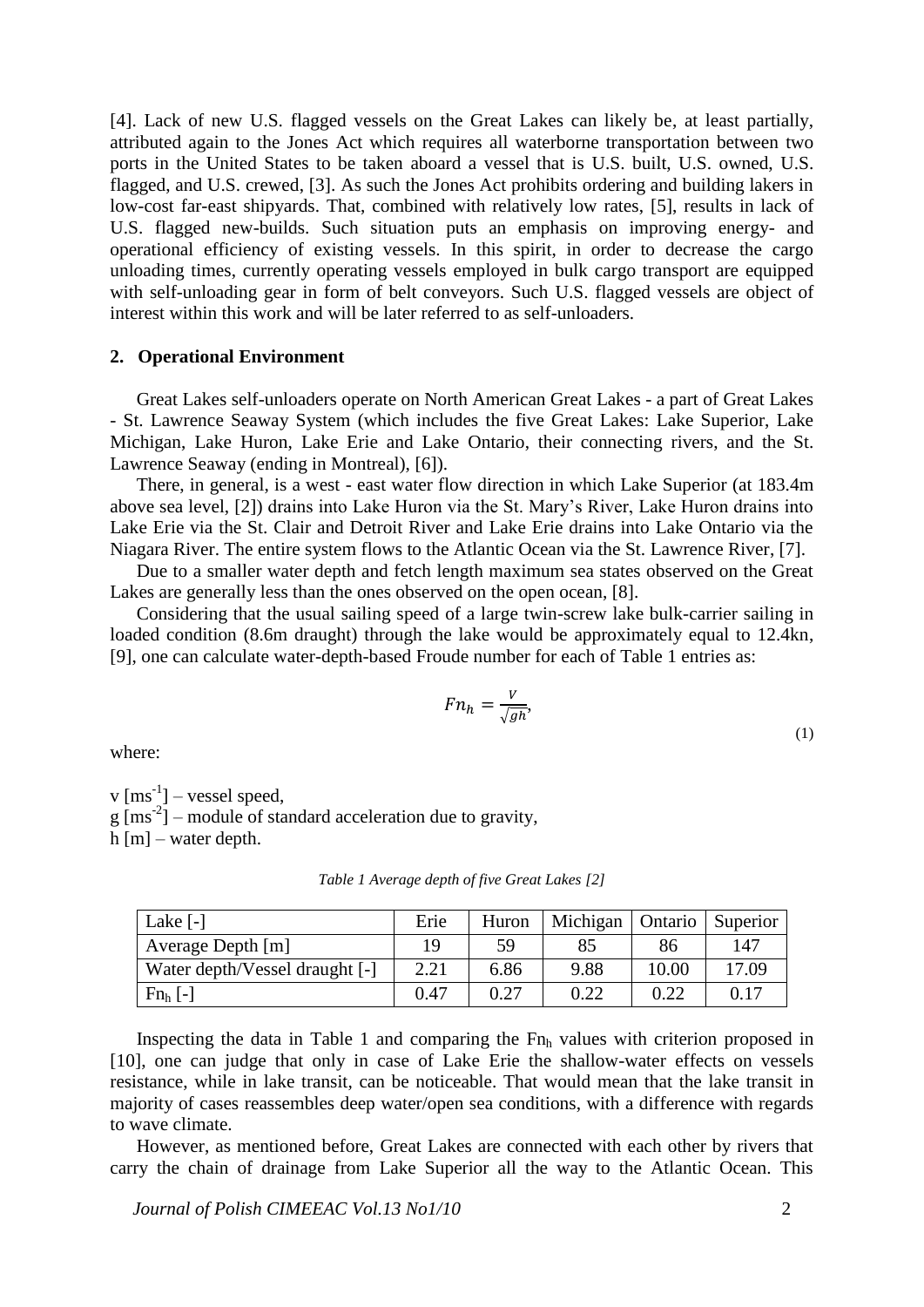drainage occurs due to elevation difference. Because of extensive elevation difference between certain lakes dangerous rapids have been present, what combined with falls, restricted water depths and river widths made large scale commercial navigation challenging. That was the reason why a series of U.S. and Canadian lock systems and channels were built.

Major such objects are:

- Soo Locks: consisting of four parallel locks and located in Sault Ste. Marie on St. Mary's River (that connects Lake Superior and Lake Huron). Currently only two largest locks serve commercial navigation, [2], [7], and are used by vessels transiting between Lake Superior, Huron and Michigan, [8]:
	- o Poe Lock that is 365.76m long, 33.53m wide, 9.75m deep and can accommodate vessels up to 309.07m in length and 32.00m in beam (that is including the largest vessels on the Great Lakes, the "1000-footers"),
	- o MacArthur Lock that is 243.84m long, 24.38m wide, 8.99m deep and can accommodate vessels of the "Seaway Max" (Seaway Max class means the maximum vessel size allowed in the St Lawrence Seaway, [11]) which are which 225.55m long and have a beam of 23.77m.

The draught restriction on the locks is 8.382m (27.5ft), [5]. On top of those restrictions, the connecting channels in the St. Mary's River have a navigable draught of 8.08m at mean low water datum, [8].

- The Welland Canal: a part of St. Lawrence Seaway, enables safe navigation between Lake Erie and Lake Ontario by bypassing Niagara Falls (elevation difference of 99.3m). It incorporates eight locks, each 233.5m long, 24.4m wide and 9.1m deep able to accommodate the Seaway Max size vessels [2], [7].
- St. Lawrence Seaway Montreal/Lake Ontario Section: features seven locks and connects Lake Ontario and Montreal. This locks lift or lower the ships by 74.1m and are able to accommodate vessels up to Seaway Max size, [7].

Due to exclusively fresh water operation Great Lakes vessels are far less affected by the corrosion than their ocean-going counterparts. As a consequence the life-span of those vessels is very long and there are examples of vessels operated for 100 years or even longer (e.g. E. M. Ford built in 1898 and operated for 100 years [8], or cement carrier St. Mary's Challenger launched in 1906 and still in operation [12]).

# <span id="page-2-0"></span>**3. Hull Form**

Due to generally shorter distances between ports than in case of ocean shipping vessel's cargo-carrying capacity and unloading rate was found to be more important than the vessel's speed. That, along with operation in locks, resulted in very full forms (forms with high block coefficient values), [8], [5].

In [13] authors present data from selected 50 model tank tests of Great Lakes bulk carriers built over 30-year period prior to 1972, deemed to form a representative sample.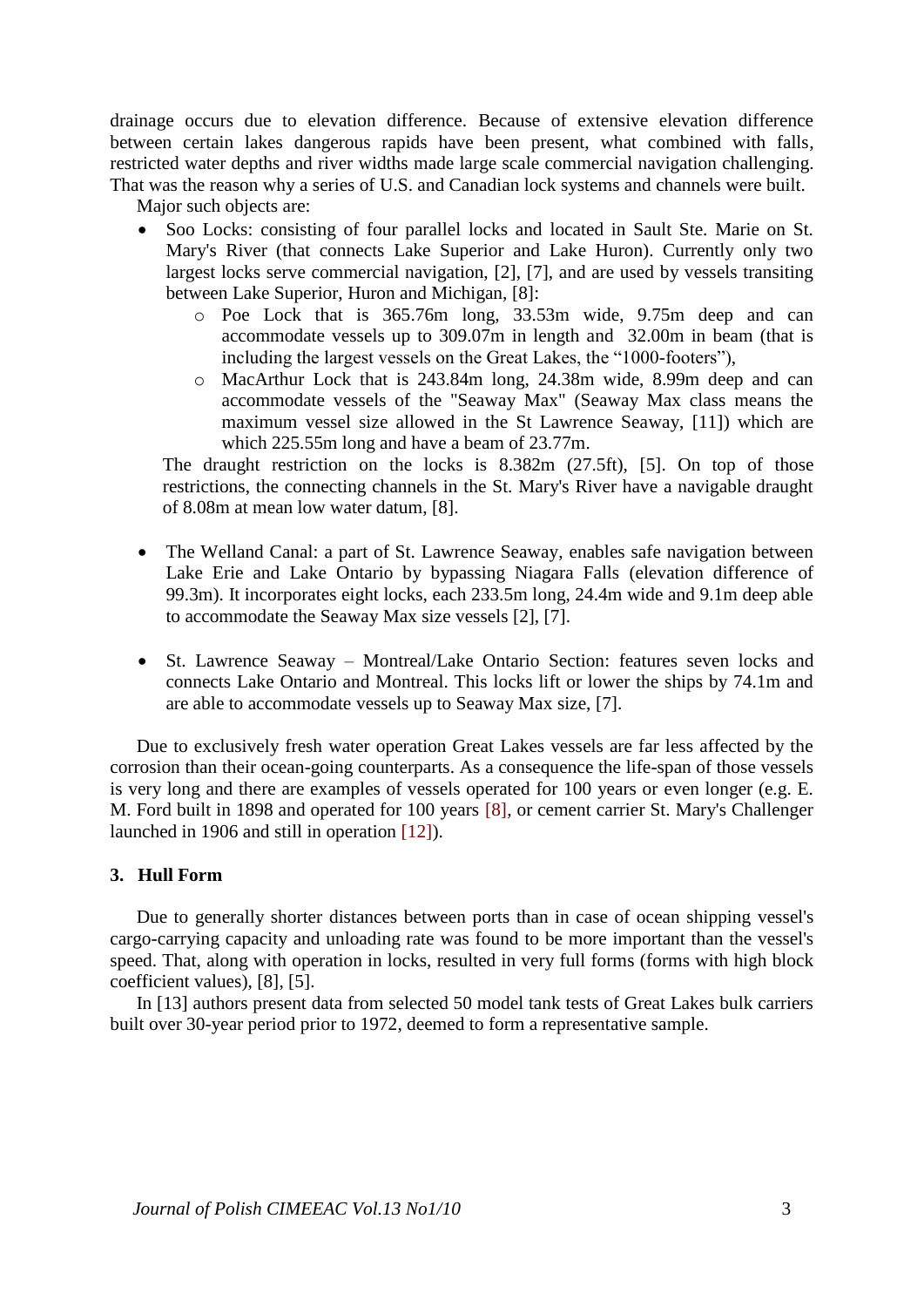[Figure 1](#page-3-0) presents the block coefficient  $(C_B)$  distribution in the selected population. Analysis of the plot confirms the above statement with regards to high block coefficient values as the majority of hulls were clustered in the range between 0.84 - 0.90.



*Figure 1 Distribution of block coefficient in Great Lakes bulk carriers. Based on data in [13]*

<span id="page-3-0"></span>[Figure 2](#page-3-1) presents the distribution of length to beam ratio (L/B). It is apparent that the hulls are characterized by very large L/B ratio with majority of them in the range between 9 - 10.



<span id="page-3-1"></span>*Figure 2 Distribution of L/B in Great Lakes bulk carriers. Based on data in [13]*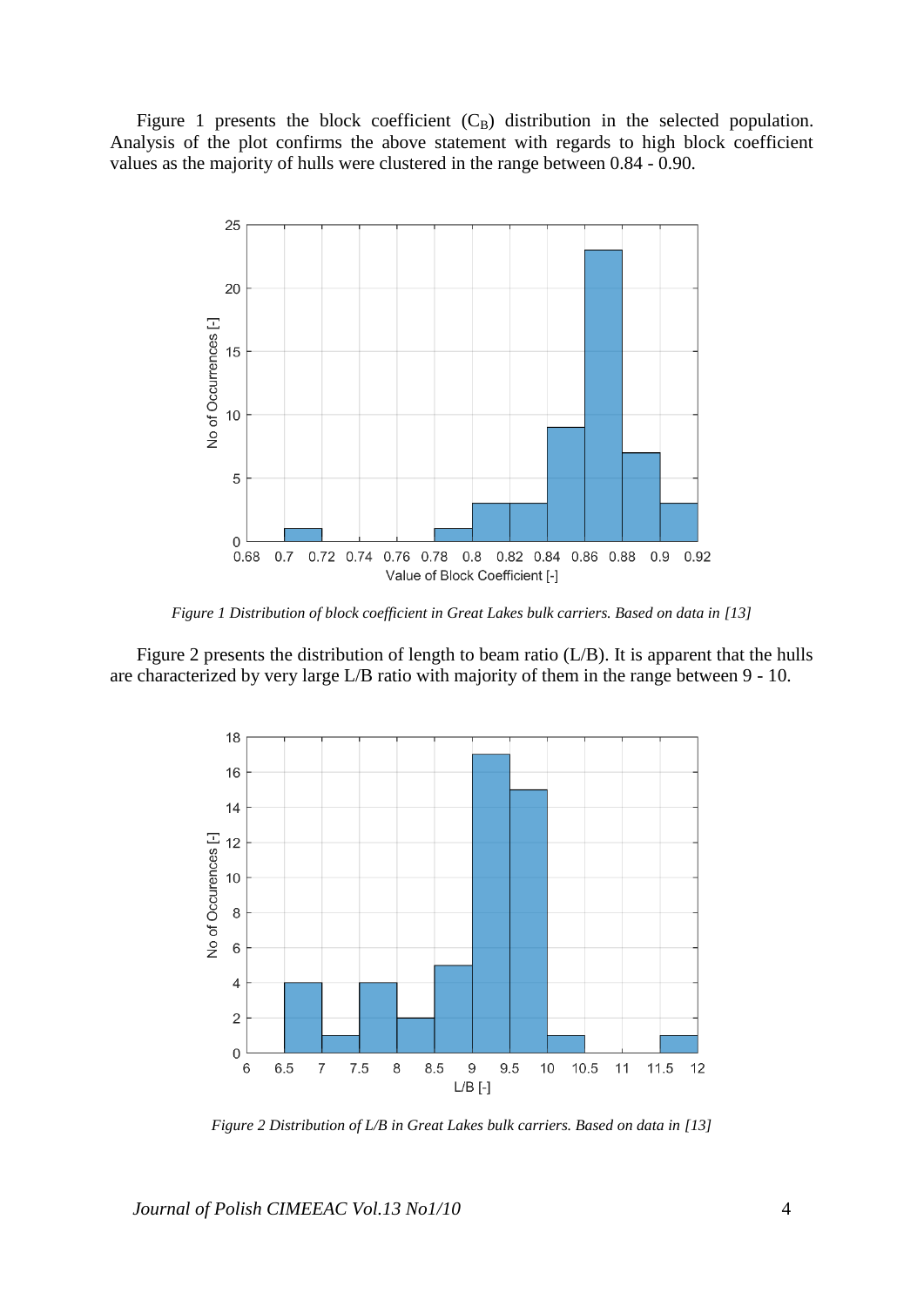Lastly, [Figure 3](#page-4-0) presents the distribution of beam to draught (B/T). It can be noticed that the Great Lakes bulk carriers are characterized by relatively large B/T ratio, likely resulting from the draught limitations being more stringent that beam limitations in channels and rivers.



*Figure 3 Distribution of B/T in Great Lakes bulk carriers. Based on data in [13]*

<span id="page-4-0"></span>Considering a semi-empirical straight line stability criterion presented in [14] one will notice that such hull shape can lead to vessels being straight-line unstable. That, in turn, leading to increased steering losses, especially important due to a large block coefficient.

[Table 2](#page-5-0) contains the extension of data discussed above to the hulls built after the 1972. Basic analysis of the data reveals the strong correlation of block coefficient and length, [Figure](#page-5-1)  [4,](#page-5-1) which, given no change in vessels' speed, can be seen as confirmation of the previous statement with regards to cargo carrying capacity being more important than vessel's speed. Same figure also suggests that there are two length-groups of vessels. First group clustered in the vicinity of 300m (around 1000ft) and the second 200m (around 700ft). Considering the discussion on the operational environment those are easily identified as Poe Lock max and MacArthur Lock max vessels.

Further exploration of [Table 2](#page-5-0) reveals that there is a relation between the vessel size and number of propellers with the Poe Lock max vessels having two propellers and MacArthur Lock max vessels having one.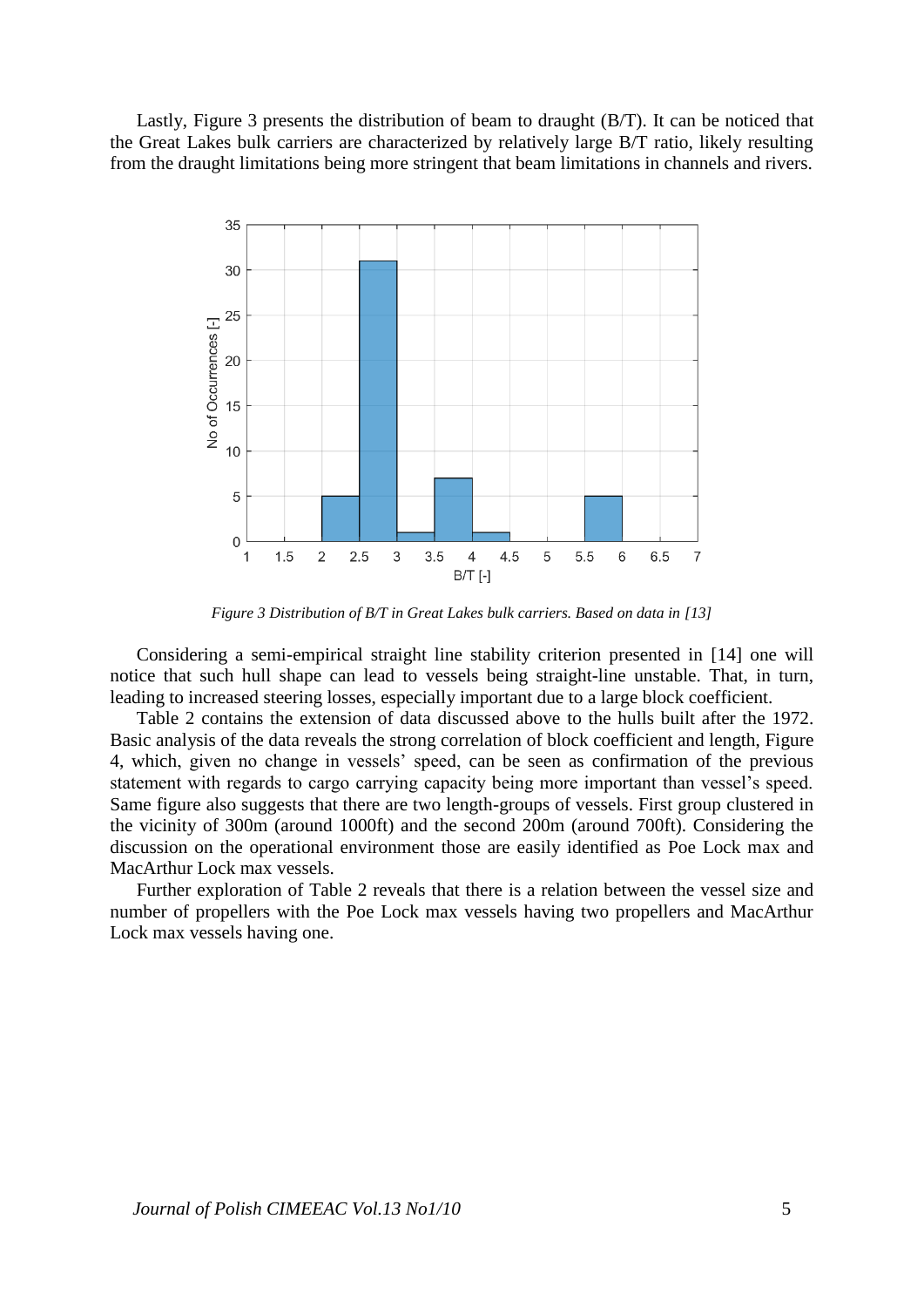<span id="page-5-0"></span>

| Parameter                               | Name                     | Cort<br>Stewart J. | John J. Boland | Calumet      | Sam Laud       | St. Clair      | Mesabi Miner   | Indiana Harbor           | Paul R. Tregurtha |
|-----------------------------------------|--------------------------|--------------------|----------------|--------------|----------------|----------------|----------------|--------------------------|-------------------|
| <b>Built</b>                            | $\overline{\phantom{a}}$ | 1972               | 1973           | 1973         | 1975           | 1976           | 1977           | 1979                     | 1981              |
| Length,<br>Overall                      | m                        | 304.800            | 207.264        | 192.024      | 193.548        | 234.696        | 304,8          | 304,8                    | 308,915           |
| Beam, Mld.                              | m                        | 31.882             | 23.774         | 20.726       | 20.726         | 28.042         | 32.004         | 32.004                   | 32.004            |
| Draft, Design,<br>Mld.                  | m                        | 7.849              | 8.077          | 7.721        | 8.516          | 8.382          | 8.534          | 8.382                    | 8.534             |
| Displacement,<br>Mld.                   | $\mathbf t$              | 69426              | 34810          | 25922        | 29973          | 49281          | 77546          | 76508                    | 78669             |
| <b>Block</b><br>Coefficient             |                          | 0.924              | 0.893          | 0.872        | 0.903          | 0.906          | 0.942          | 0.946                    | 0.942             |
| <b>Brake Power</b>                      | kW                       | 11036              | 5369           | 4176         | 5369           | 8054           | 11931          | 10738                    | 11931             |
| Shaft rpm                               | rpm                      | 121                | 120            | 110          | 120            |                | 120            | 120                      | 120               |
| Number of<br><b>Screw</b><br>propellers |                          | $\overline{2}$     | $\mathbf{1}$   | $\mathbf{1}$ | $\mathbf{1}$   | $\mathbf{1}$   | $\overline{2}$ | $\overline{2}$           | $\overline{2}$    |
| Propeller<br>Diameter                   | m                        | 5.486              | 5.334          | 4.877        | 5.334          | 5.639          | 5.334          | 5.334                    | 5.334             |
| Speed                                   | kn                       | 13.89              | 13.00          | 13.37        | $\overline{?}$ | $\overline{?}$ | 13.68          | $\overline{\mathcal{L}}$ | $\overline{?}$    |

*Table 2 Representative Great Lake Bulk Carriers built after 1972. Based on [8], [15], and [16]*



<span id="page-5-1"></span>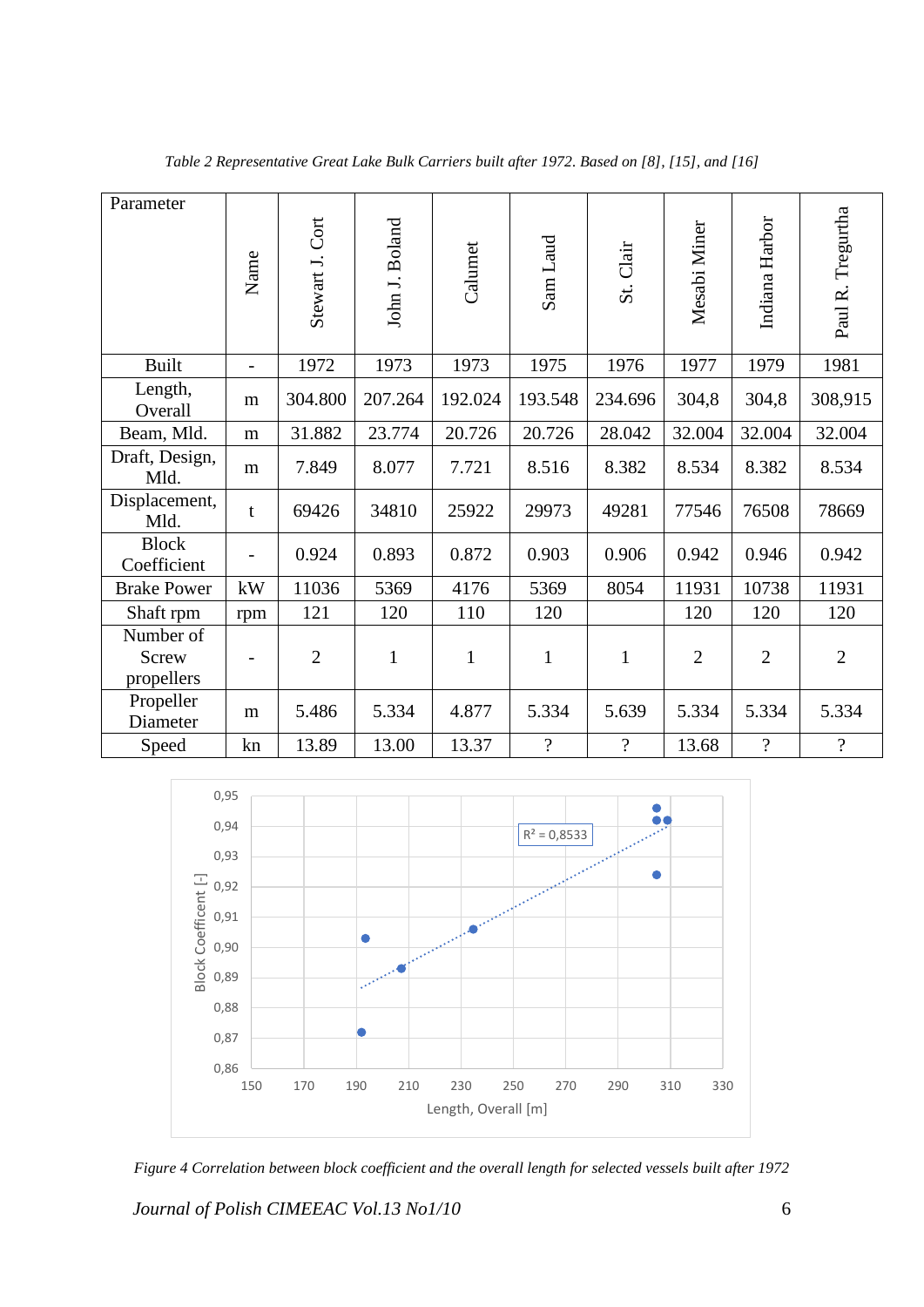## **4. Operational profile**

Due to waterway freezing, the operations are limited to approximately 270 days per year, [5]. According to [8] a typical Great Lakes self-unloading bulk carrier spends approximately 33% of its operating time at reduced power and in port.

In [17] an example of a typical Great Lakes voyage is presented as a round trip carrying taconite from Duluth to Gary through Lake Superior, Soo Locks, St. Mary's River, Lake Huron and lake Michigan. Approximately 76% of voyage duration is spent in open lake transit condition, during which the propulsion power is utilized on the level of 85%. Docking/undocking, loading and unloading combined take approximately 13% of time. During this time the usage of propulsion power is marginal. Maneuvering and reduced speed operation takes approximately 10% of the total voyage time. During this condition the utilization of propulsion power is on the moderate (30-50%) level.

#### **5. Propulsion system**

Most important factors driving the need for propulsive power are vessel's speed, size and hull shape. As it mentioned in point [3](#page-2-0) the operating environment of self-unloaders dictates full, large block coefficient shapes, while allowing for comparatively low vessel speeds. This is a compromise as propulsive power requirements increase both: with increase in block coefficient as well as with the increase in speed.

Dominating type of main engine used currently onboard Great Lakes self-unloaders is non-reversing, 4-stroke, diesel engine. Most engines would operate in ranges between 450- 550 and 800-900rpm depending on the type of fuel used (the former would use Intermediate Fuel Oil and the later Marine Diesel Oil), [8].

Review of the [Table 3,](#page-6-0) containing American Steamship Company's (major self-unloader owner and operator) fleet listing, indicates that two dominating propulsion system solutions are twin-screw, four-engine and single-screw, twin-engine combinations. Twin-screw solution for larger vessels being an obvious reason of stringent draught limitations.

| Parameter               | Length,<br>Overall | Number<br>of<br>Propeller | Number<br>of Main<br>Engines                                                                                                                                                                                                                      | Total<br>Propulsi<br>on |
|-------------------------|--------------------|---------------------------|---------------------------------------------------------------------------------------------------------------------------------------------------------------------------------------------------------------------------------------------------|-------------------------|
| Vessel                  | $\lceil m \rceil$  | $[\cdot]$                 | $[\cdot] % \centering \includegraphics[width=0.9\columnwidth]{figures/fig_10.pdf} \caption{The figure shows the number of times of the number of times. The leftmost (left) and rightmost (right) are the number of times.} \label{fig:fig:time}$ | [kW]                    |
| American Spirit         | 306.019            | $\overline{2}$            | $\overline{2}$                                                                                                                                                                                                                                    |                         |
| <b>Burns Harbor</b>     | 304.800            | $\overline{2}$            | $\overline{4}$                                                                                                                                                                                                                                    | 10440                   |
| Indiana Harbor          | 304.800            | $\overline{2}$            | $\overline{4}$                                                                                                                                                                                                                                    | 10440                   |
| Walter J. McCarthy Jr.  | 304.800            | $\overline{2}$            | $\overline{4}$                                                                                                                                                                                                                                    | 10440                   |
| <b>American Century</b> | 304.800            | $\overline{2}$            | $\overline{4}$                                                                                                                                                                                                                                    | 10440                   |
| American Integrity      | 304.800            | $\overline{2}$            | $\overline{4}$                                                                                                                                                                                                                                    | 10440                   |
| St. Clair               | 234.696            | 1                         | 3                                                                                                                                                                                                                                                 | 7830                    |
| <b>American Mariner</b> | 222.504            | 1                         | $\overline{2}$                                                                                                                                                                                                                                    | 5220                    |
| H. Lee White            | 214.579            | 1                         | $\overline{2}$                                                                                                                                                                                                                                    | 5220                    |
| John J. Boland          | 207.264            | 1                         | $\overline{2}$                                                                                                                                                                                                                                    | 5220                    |
| Sam Laud                | 193.497            | 1                         | $\overline{2}$                                                                                                                                                                                                                                    | 5220                    |
| <b>American Courage</b> | 193.497            |                           | $\overline{2}$                                                                                                                                                                                                                                    | 5220                    |

<span id="page-6-0"></span>*Table 3 Overview of propulsion power on American Steamship Company's Bulker Fleet [15]*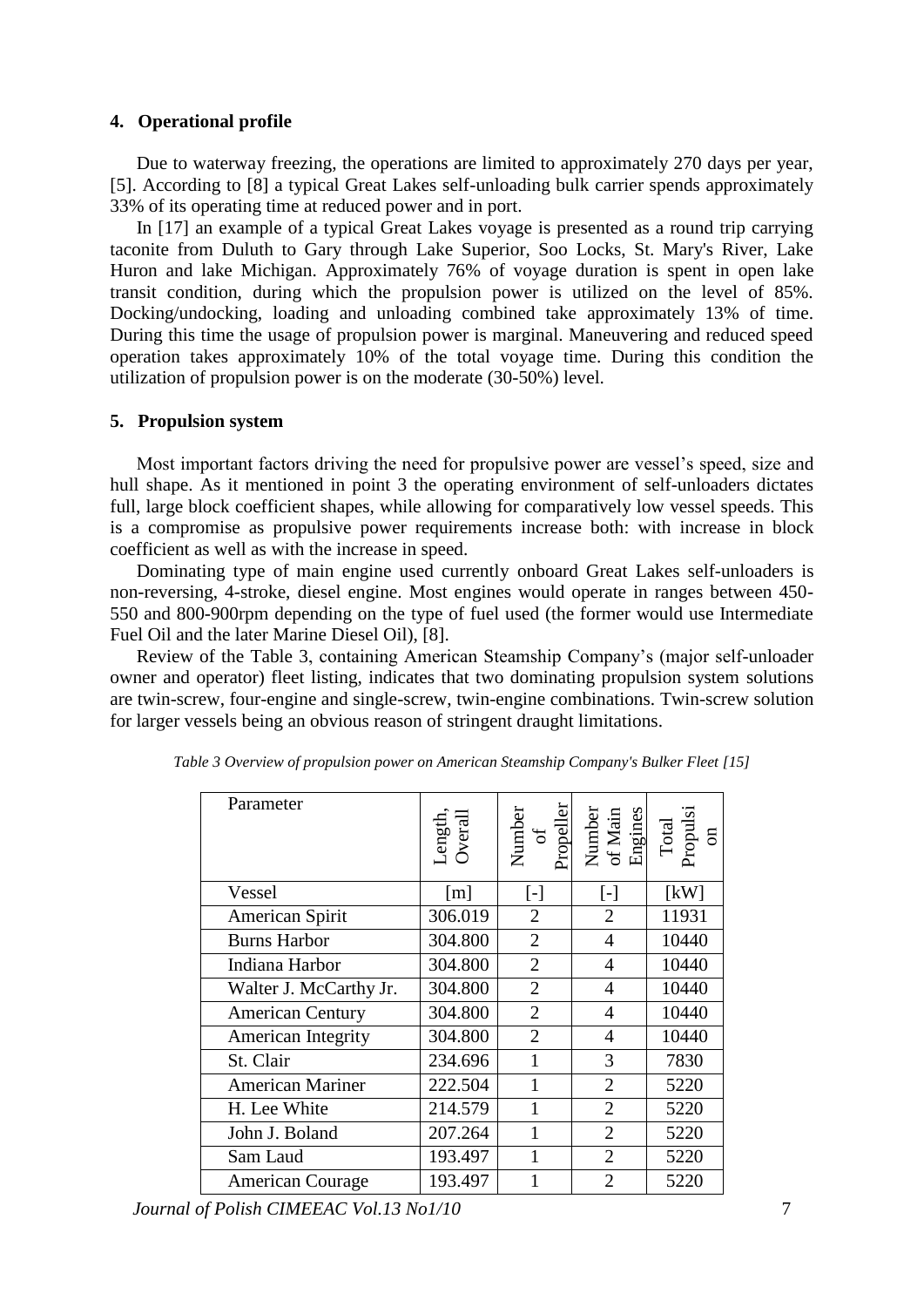A non-reversing engine would, through a gear system, be connected to a controllable-pitch propeller (CPP). That allows, through the change in propeller pitch, for developing forward and backward thrust without the need to change the shaft revolution direction. CPP plants on Great Lakes self-unloaders operate in a combinator mode what means that, in general, both the shaftline revolutions and pitch would be subject to change. This would be done in order to operate with maximum, practically obtainable, efficiency throughout the available engine power range or to enable utilization of the full main engine power regardless of the operating condition. Propulsion power control on the bridge would be equipped with one control handle programmed in such a way that for each position of the handle an optimal (in light of energy efficiency) combination of pitch ratio and engine speed is used, [18].

Based on the above observations a typical Poe Lock max, twin-screw, self-unloader's propulsion system layout is drawn and presented on [Figure 5.](#page-7-0)



*Figure 5 Typical Great Lakes 1000ft self-unloader's propulsion system layout (description in text)*

<span id="page-7-0"></span>This system would be composed of four 4-stroke diesel engines (1) connected through clutches (2) in pairs to reduction gears (3) each of which connected to a single controllable pitch propeller (5) and attached generator (4). Propeller shafts are exposed and supported by the use of brackets.

Following, a propulsion system of a typical MacArthur Lock max, single-screw, selfunloader is presented on [Figure 6.](#page-7-1)



*Figure 6 Typical Great Lakes 700ft self-unloader's propulsion system layout (description in text)*

<span id="page-7-1"></span>This system would be composed of two 4-stroke diesel engines (1) connected through clutches (2) to a reduction gear (3) driving a single controllable pitch propeller (5) and attached generator (4). Propeller shaft exits the hull through center-line skeg.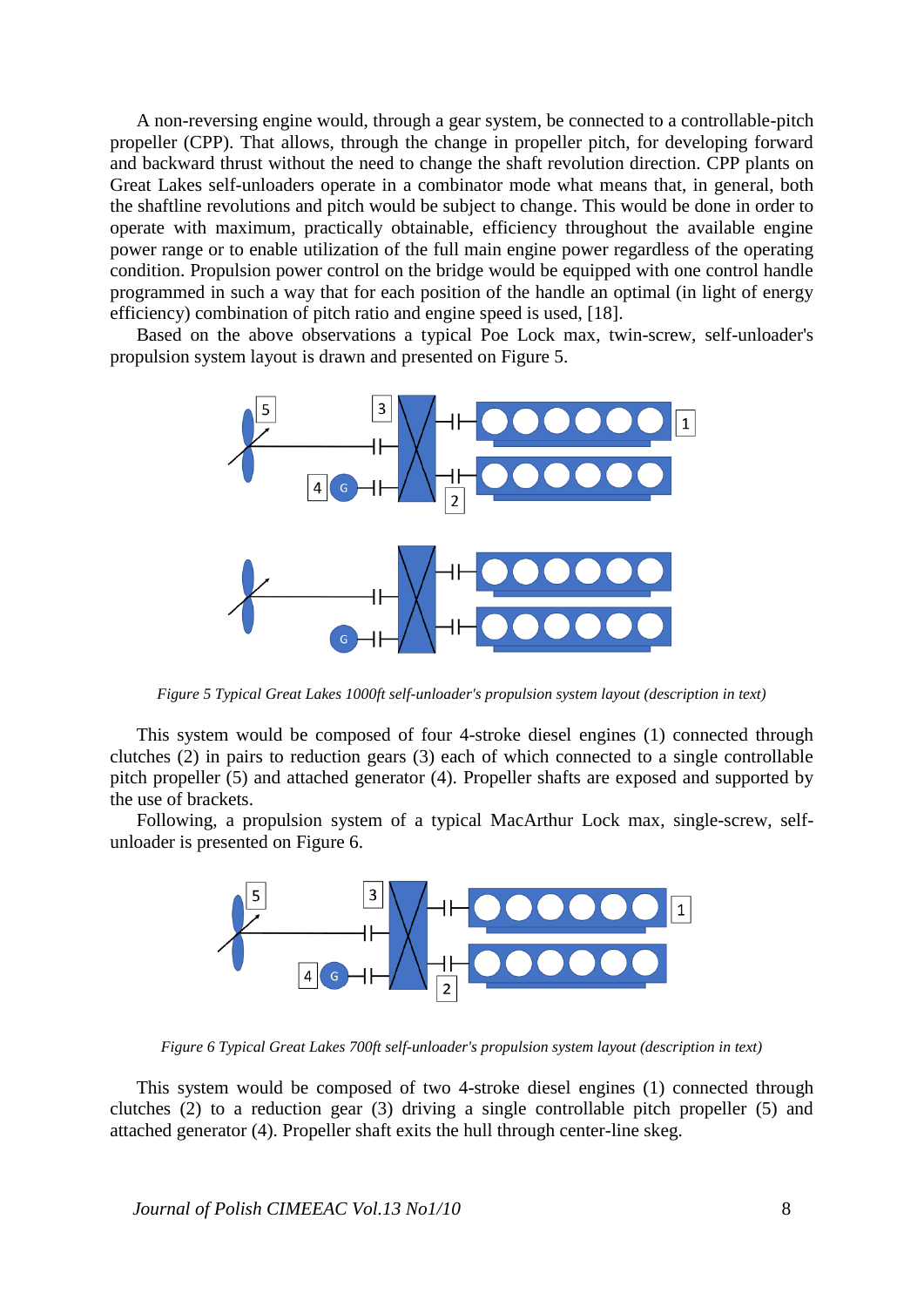#### **6. Maneuvering system**

As it was already discussed the Great Lakes - St. Lawrence Seaway System in a considerable part consists of confined waters. Due to this fact the navigation can be more demanding than in case of open seas. Considering, in addition, that Great Lakes bulk carriers are characterized by relatively high (when put in comparison with similar-size ocean-going vessels) autonomy of operations as well as large block coefficient and L/B values, the need for good maneuvering characteristics becomes obvious.

Maneuvering system of a vessel could be understood as responsible for keeping the vessel on a desired path. As such, for a vessel autonomous in operation (i.e. not considering tugs etc.), it would consist of active and passive shipboard control devices. With regards to the Great Lakes self-unloaders those would be rudders and transverse tunnel thrusters respectively.

Maneuvering system of a typical Poe Lock max, twin-screw, self-unloader would consist of two rudders and a bow and stern transverse tunnel thrusters, [15] and [17]. A transverse offset between the rudder center-plane and the propeller axis is normally applied, [17]. Such arrangement is usually made for vessels that are deemed to require frequent shaftline repairs and/or in order to avoid the impact from propeller-generated vortex systems. Given the specifics of the vessels under investigation both aspects could be important. Rudders are usually full-spade (all-movable) rudders installed in hull without the headboxes, [17].

Maneuvering system of a typical MacArthur Lock max, single-screw, self-unloader would consist of a rudder and a bow and stern transverse tunnel thrusters, [15] and [17]. Rudder would be placed after the propeller without the transversal offset observed in case of twinscrew vessels, [17].

Inspection of data in [Table 4](#page-8-0) reveals that entire self-unloader fleet of American Steamship Company is equipped with transverse tunnel thrusters. With an exception of American Spirit both bow and stern thrusters are installed regardless of the size of the vessel.

| <b>Parameter</b>        | <b>Length, Overall</b> | <b>Bow Thruster Power</b> | <b>Stern Thruster Power</b> |
|-------------------------|------------------------|---------------------------|-----------------------------|
| Vessel                  | $\lceil m \rceil$      | [kW]                      | [kW]                        |
| American Spirit         | 306,019                | 746                       |                             |
| <b>Burns Harbor</b>     | 304,800                | 1119                      | 1119                        |
| Indiana Harbor          | 304,800                | 1119                      | 1119                        |
| Walter J. McCarthy Jr.  | 304,800                | 1119                      | 1119                        |
| <b>American Century</b> | 304,800                | 1119                      | 1119                        |
| American Integrity      | 304,800                | 1119                      | 1119                        |
| St. Clair               | 234,696                | 746                       | 746                         |
| <b>American Mariner</b> | 222,504                | 746                       | 746                         |
| H. Lee White            | 214,579                | 746                       | 746                         |
| John J. Boland          | 207,264                | 746                       | 746                         |
| Sam Laud                | 193,497                | 746                       | 447                         |
| <b>American Courage</b> | 193,497                | 746                       | 447                         |

<span id="page-8-0"></span>*Table 4 Overview of transverse tunnel thruster power on American Steamship Company's Bulker Fleet [15]*

Generally observed, and well known, tendency is such that the effectiveness (understood as crossforce and steering moment) of active control devices decreases with ship speed while the opposite is generally true for passive control devices. Such situation arises due to the fact that the passive control devices, in general, utilize the ship movement to perform their task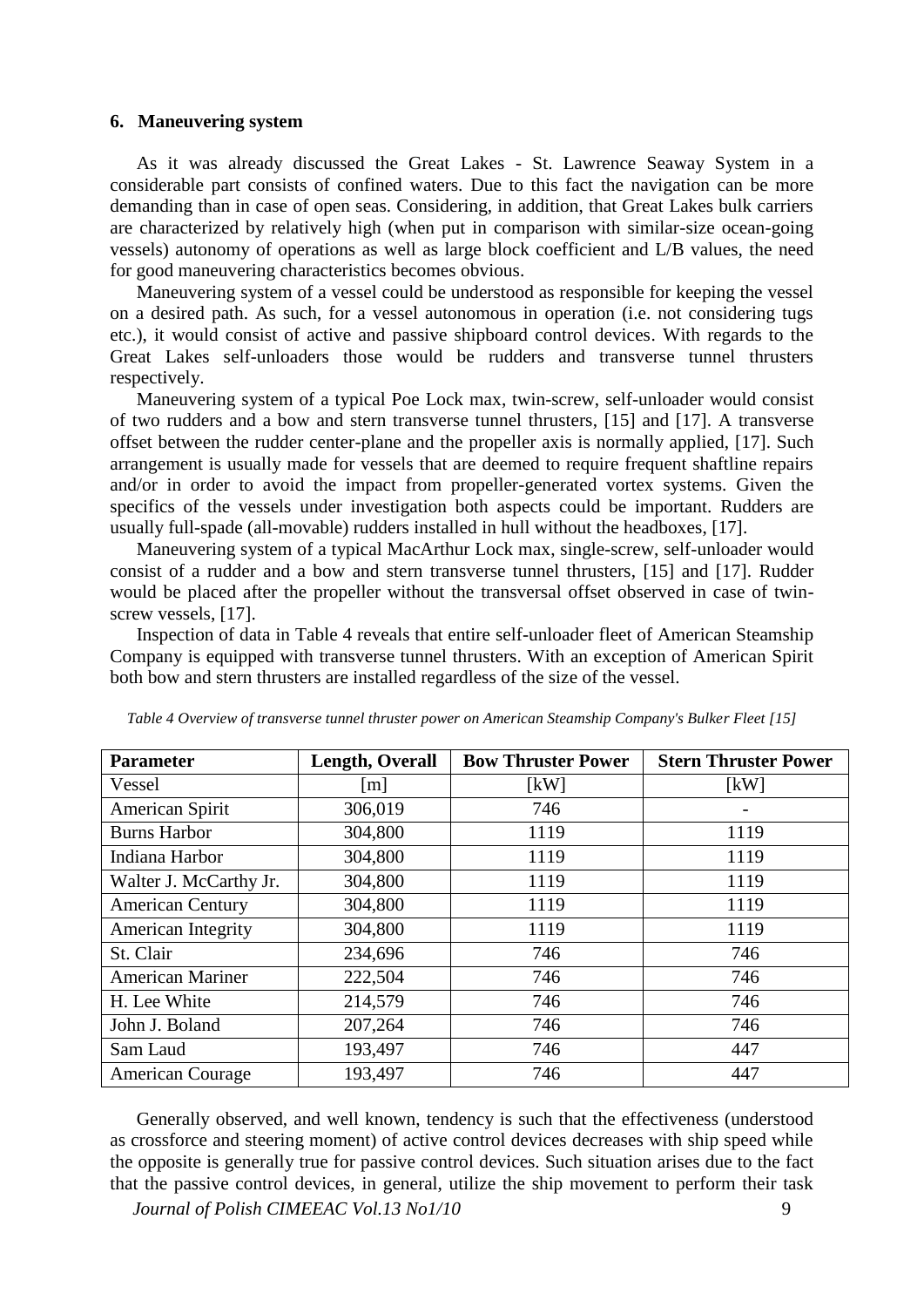while active devices work in arrangements that can compromise their performance when ship is sailing ahead at considerable speed. It is then worth noting that the deterioration of thruster performance occurs approximately in the same vessel speed range where the rudder performance is also poor. This speed range is typical for considerable range of maneuvers such as: transfer through a channel or lock, maneuvering in limited visibility conditions, approaching a pier or another vessel or operation in harbor.

Closely linked to the maneuvering capabilities is also usage of CPPs. Those, besides the capability to improve the propulsive efficiency of vessels with diverse operational modes also considerably increase their maneuverability. They enable slow-speed operation without the limitations imposed on minimum engine rpm, as is the case for fixed pitch propeller plants. They also are able to provide high thrust values at slow vessel speeds thus considerably improving vessel acceleration. CPPs also provide better vessel's stopping abilities due to ability to produce high reverse thrust by simply changing the blade pitch, an operation taking usually between 6-30s which is considerably less than the fixed pitch propeller counterpart in which the engine needs to be stopped and reversed, [18].

#### **7. Conclusions**

Paper contains an overview of the propulsion and maneuvering systems' characteristics of U.S. flagged Great Lakes self-unloading bulk carriers. The topic was found important because of the importance of the Great Lakes bulker fleet to the regional economy which remains in contrast to the state of the fleet. A situation that requires and economically justifies the energy- and operational-efficiency related upgrades.

Two size - groups of vessels were identified. First group concentrated in the vicinity of 300m (1000ft) and the second 200m (700ft). Considering the discussion on the operational environment those were identified as Poe Lock max and MacArthur Lock max vessels. Poe Lock max vessels being mainly four - engine, twin - screw and MacArthur Lock max being twin - engine, single - screw vessels.

Due to generally shorter distances between ports than in case of ocean shipping, vessel's cargo-carrying capacity and unloading rate was found to be more important than the vessel's speed. That, along with operation in locks, resulted in very full forms (forms with high value of block coefficient).

It was also found that the Great Lakes self - unloaders are characterized by relatively large B/T ratio, likely resulting from the draught limitations being more stringent that beam limitations in channels and rivers.

Such environmental and operational conditions (and resulting hull form) were found to have a significant impact on propulsion system design and performance. Firstly, they have resulted in a comparatively low installed propulsion power (low required operational speed). Secondly, in relation to limitations in draught, required installation of two propellers on larger vessels.

Similar situation appears to be the case for maneuvering system. Firstly, such hull shapes can lead to vessels being straight - line unstable, what, in turn, leads to increased steering – related energy losses, especially important due to a high value of block coefficient. Secondly, it was noticed that the speed range in which the deteriorated performance of the active and passive control devices happens can overlap with the speed range in which considerable range of maneuvers of self-unloaders are carried: transfer through a channels or locks, maneuvering in limited visibility conditions, approaching a pier or another vessels or operation in harbor.